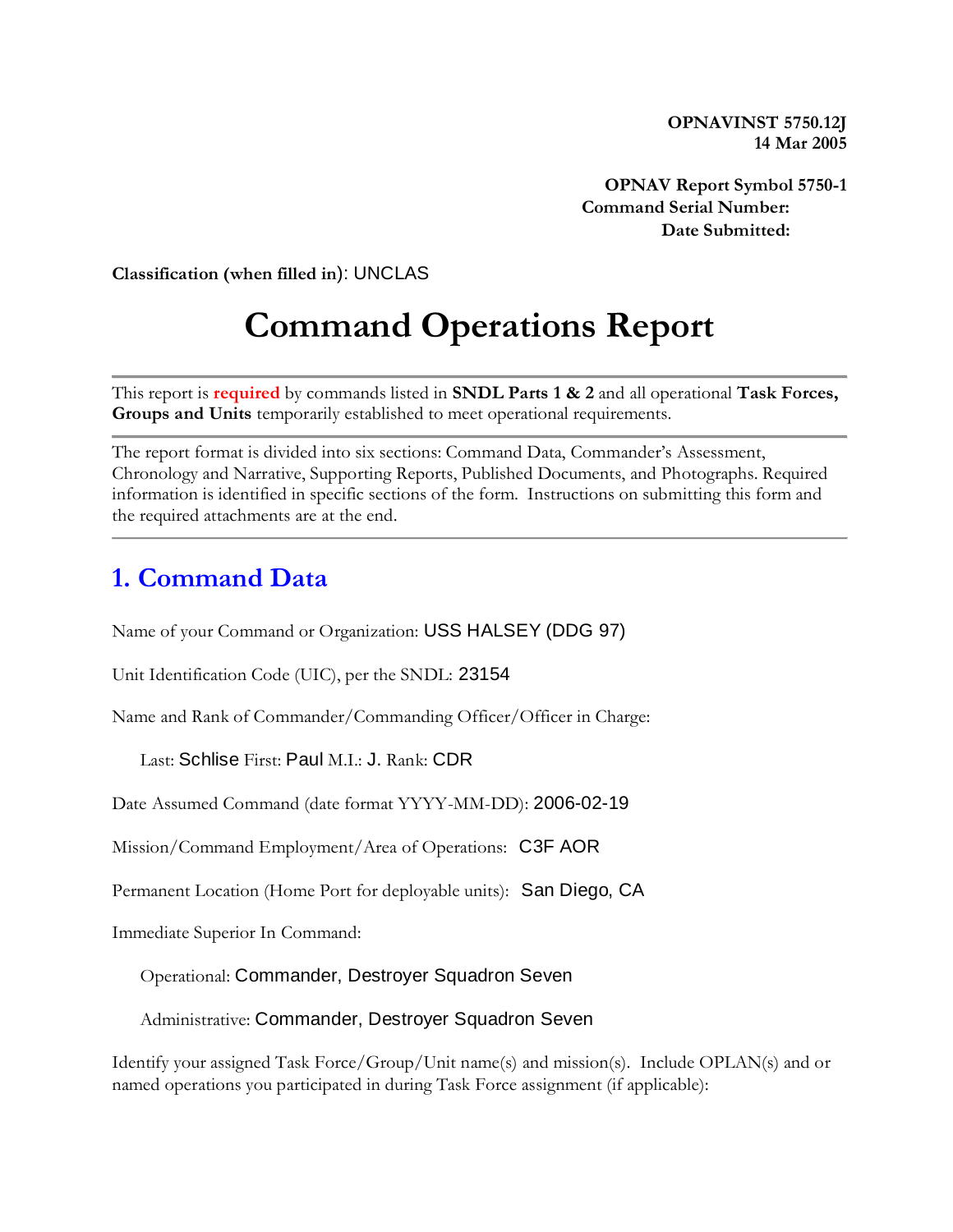Name(s) of Forces, Commands, Ships, Squadrons or Units assigned or under your operational control (if applicable): N/A

Type and number of Aircraft Assigned and Tail Codes, if applicable: N/A

Commands, Detachments or Units deployed on board or stationed aboard as tenant activities (as applicable): N/A

Number of Personnel Assigned:

Officers: 32 Enlisted: 267 Civilian: 0

Command Point of Contact (required entry, complete in full):

Name (Rank, First Name, Middle Initial, Last Name): ENS Job Title/Office Code: Public Affairs Officer E-mail (both classified and unclassified, if available):

Phone number(s): Command Mailing Address:

#### **2. Commander's Assessment**

The Commander's Assessment briefly tells the story of the command's role in national defense and should highlight any general and specific lessons-learned. It should contain the commander's commentary, insights and reflections on the unit's activities. Attention should be directed to significant issues impacting training, operations and mission accomplishment during the reporting period. Descriptions of circumstances and sequence of events leading to major command decisions and results of those decisions are particularly desired. Also desired are accounts of specific contributions of individuals in the command to mission accomplishment. For units engaged in or directly supporting combat, significant wartime or peacetime operations (named operations, noncombat evacuation operations, disaster relief or other humanitarian operations, etc.) or major exercises, particular attention should be given to the commander's estimate of the situation, records of discussions and decisions, descriptions of circumstances and sequence of events leading to operational decisions and results of those decisions. For a unit returning from deployment or participating in a single operation this can normally be a single assessment. For higher-echelon commands or units engaging in multiple operations, a separate assessment for each operation in addition to an overall assessment may be appropriate.

 2007 began with USS HALSEY moored at her homeport, NAVBASE San Diego, completing a post-deployment/holiday leave and upkeep period.

 On 5 Jan 2007, an unexpected explosion occurred in the ship's Number One Main Reduction Gear in Main Engine Room Number One. The explosion caused serious damage to the reduction gear, bowing the gear casing and inspection port, damaging structural welds and moving the gear out of alignment tolerances with other components of the propulsion train. A detailed inspection of the damage by government and civilian technical experts eventually led to a determination in early Feb 2007 that the gear was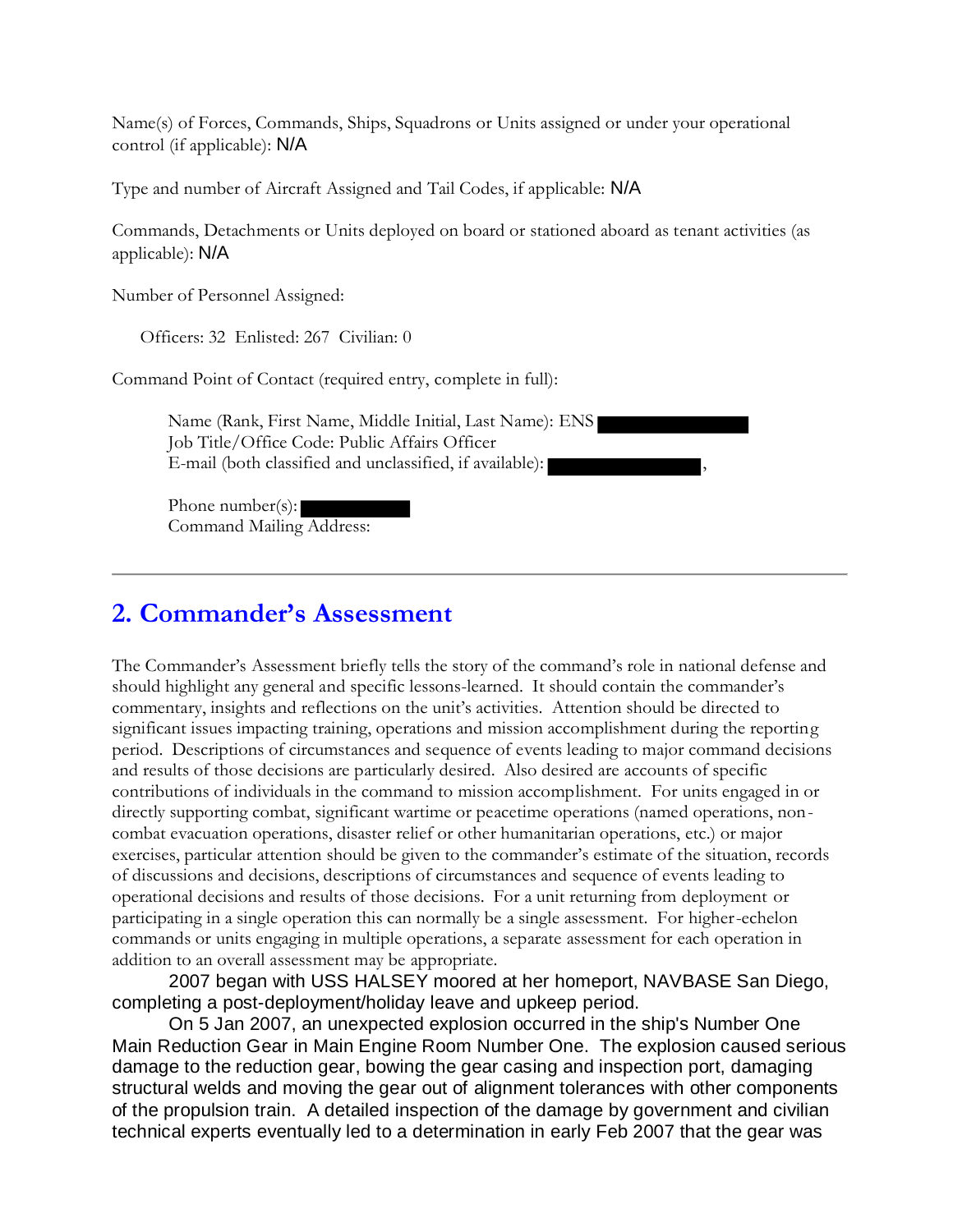damaged beyond economical repair and required replacement. This was the first time in Navy history that an MRG replacement took place outside of the builder's yard.

 HALSEY dry-docked at BAE San Diego shipyard on 19 MAR 07. The old reduction gear was removed via a 40 ft square hull cut on 2 APR 07. The new reduction gear was installed on 20 APR 07. The ship undocked and returned to NAVAL BASE San Diego on 4 MAY 07 to begin several months of pierside alignments of the propulsion train.

 A Safety Investigation Board was convened on 25 JAN 07 to investigate the cause and circumstances of the explosion. In their subsequent Safety Investigation Report (SIREP), the board discovered the presence of a volatile compound in HALSEY's Number One MRG 2190 lube oil that significantly lowered the oil's flashpoint, allowing the explosion to occur. The SIREP did not, however, determine the root cause of the oil contamination.

 In an attempt to determine the root cause of the casualty, Naval Sea Systems Command, in partnership with Southwest Regional Maintenance Center and ship's force, conducted a comprehensive inspection of all lube oil system tanks, piping, and components. The investigation found the likely cause of the lube oil contamination to be excessive heating of 2190 by thermostatically controlled heating elements in the the MER 1 lube oil purifier heater. This resulted in coking and pyrolysis, or the breaking down of lube oil into more volatile components. These components lowered the flashpoint sufficiently to cause an explosive condition within the reduction gear.

 The results of NAVSEA's and SWRMC's testing led DDG CLASSRON to order all DDGs to inspect their lube oil heaters for evidence of coking. This inspection revealed over 60 percent of the DDG Fleet had some level of coking caused by overheating. HALSEY assumed a pioneering role in the development of a more rigorous, systematic testing regimen for shipboard lube oil, which included the testing of viscosity and flashpoint -- two previously untested characteristics.

 Following seven months of non-operational status due to heavy industrial work associated with the MRG replacement, HALSEY returned to sea on 24 JUL 07 for sea trials of the repaired systems. Following a successful week-long sea trial, the ship began a compressed pre-deployment basic phase training cycle, completing nearly all requiring certification in under three months and becoming a "ready surge" asset for Commander, THIRD FLEET, as well as the Air Defense Commander for PELELIU Expeditionary Strike Group.

 In September, HALSEY was selected to launch a Block IV Tactical Tomahawk Missile (TACTOM) during Operational Test Launch (OTL) 454. This was the first Block IV missile to successfully transition from an in-flight re-target to an aimpoint update transmitted by Special Forces on the ground near the target site. Post-mission analysis indicated a successful 760 nautical mile mission, culminating in a miss-distance of less than 10 feet at the NAWC China Lake, CA target site. Additionally, HALSEY hosted key technical experts in support of next-generation SPY-1D(V) testing with USS KIDD (DDG 100) during KIDD's CSSQT in OCT 2007.

 During TARAWA Expeditionary Strike Group COMPTUEX 07-7, HALSEY's Electronic Warfare team excelled in locating and conducting simulated engagements of "blue" forces while remaining completely undetected for over eight hours.

 HALSEY excelled in the areas of Sailor retention and advancement and fuel conservation during 2007. The ship was placed on the retention honor rolls for first and fourth quarters and displays the Golden Anchor as a recipient of the FY07 COMPACFLT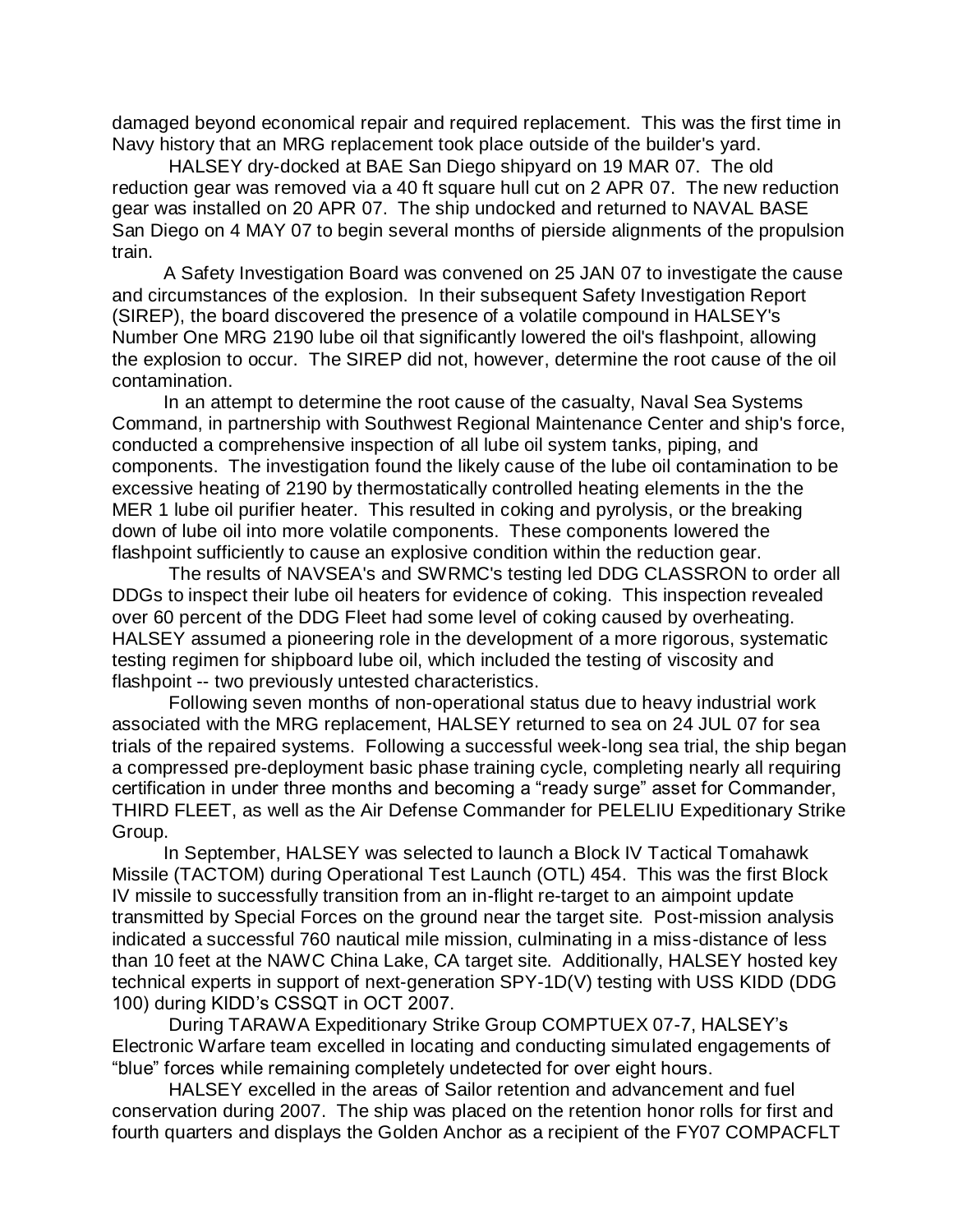Retention Excellence Award. In September 2007, HALSEY raised the Silver ESWS pennant for the first time since the ship's commissioning, reflective of HALSEY's commitment to the professional development of her Sailors. The ship implemented a robust and effective energy conservation program, resulting in burning 4,698 barrels of fuel under the class average during 4th quarter FY07. As a result, HALSEY was rated 4th quarter's Secretary of the Navy most fuel efficient DDG-51 Class Destroyer in the Fleet, earning a \$24,000 incentive grant.

HALSEY's crew performed brilliantly through the many challenges of 2007.

# **3. Chronology and Narrative**

Chronology should include dates of movements; local operations and training; exercises and operations (define acronyms and purpose of exercise or operation); installation of new weapons systems or changes; major physical changes to facilities, ship or aircraft; Class A or B mishaps; port visits; unit awards received; reserve augmentation; and other significant operational or administrative events.

2007-01-05: Internal explosion/flashover in Main Reduction Gear in Main Engine Room One. Repair costs exceed \$8.5 million.

2007-01-24: CNSF directs CDS7 to convene a safety investigation board for Class A mishap.

2007-02-01: CDR Jay Pinckney relinquishes command to LCDR C.T. Monroe (Acting)

2007-02-19: CDR Paul J. Schlise assumes command.

2007-02-23: Safety Investigation Report concludes.

2007-02-26 through 03-01: Ammo offload at Bravo pier, Naval Air Station North Island.

2007-03-19: USS HALSEY enters dry dock at BAE shipyard for emergent repairs.

2007-04-02: Starboard MRG removed.

2007-05-04: USS HALSEY undocks from BAE dry dock and commences pierside MRG alignments.

2007-07-10 through 07-12: HALSEY completes Light Off Assessment 2007-07-23 through 07-27: HALSEY completed Sea Trials in SOCAL. 2007-07-30 through 08-03: HALSEY completed ULTRA C 2007-08-14 through 08-17: HALSEY completed ULTRA E 2007-09-12: HALSEY TLAM Operational Test Launch 2007-09-17 through 09-21: TARAWA C2X OPFOR 2007-10-01 through 10-05: KIDD CSSQT / HALSEY SPY Testing 2007-10-19: NSFS FIREX at San Clemente 2007-11-01 through 11-02: FEP 2007-11-06 through 11-08: Inport Seal Beach, CA, for ammo onload 2007-12-06: Underway Family Day Cruise 2007-12-10 though 12-14: Week One Workups 2007-12-17 through 2008-01-18: CMAV 8A1

The short narrative should amplify chronology entries (such as objectives and results of exercises/ operations; commander's evaluation of exercises/operations, etc). Entries may refer to an enclosure of this report without additional description if the enclosure sufficiently reports the incident/event.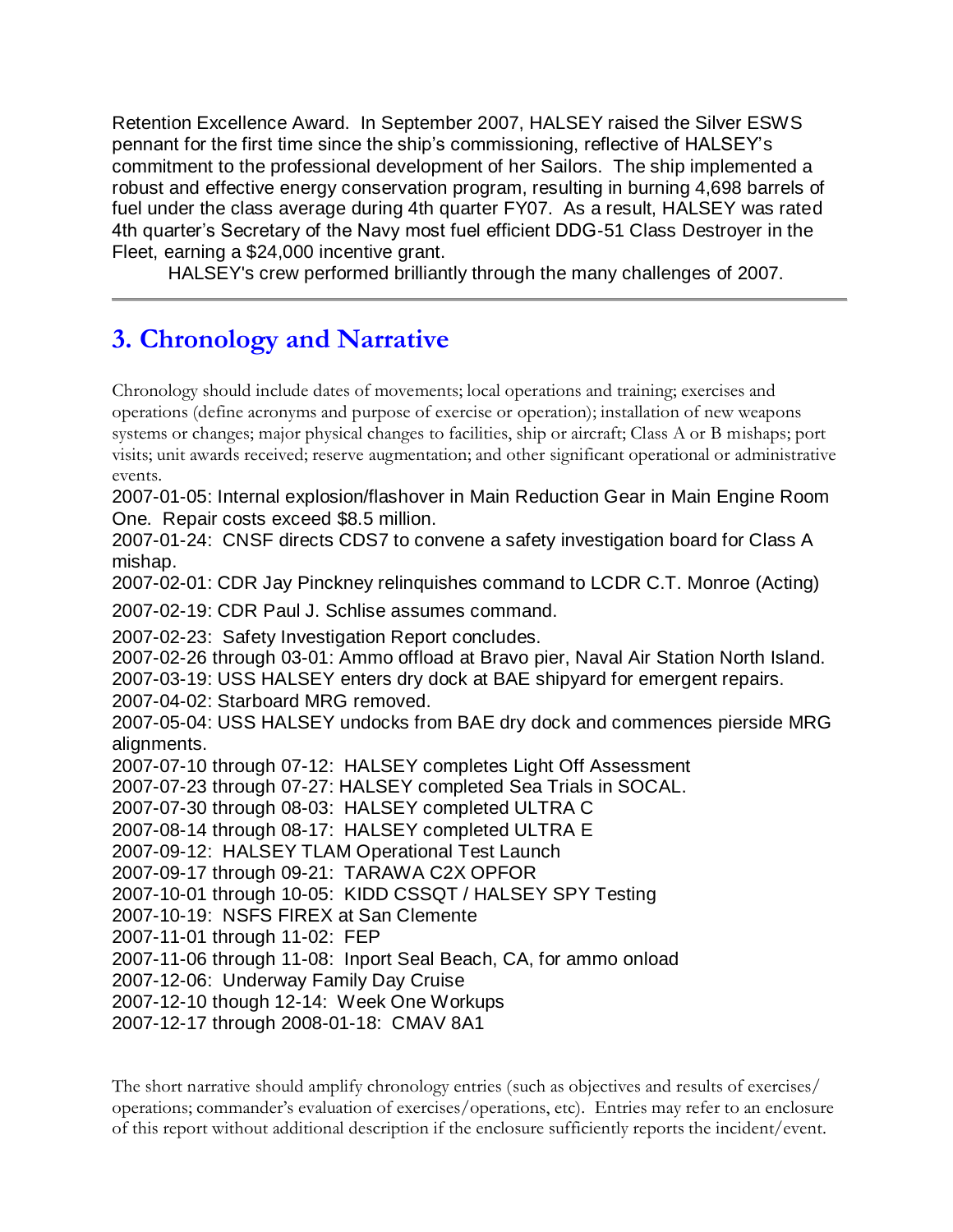For all other entries, give the date or period in YYYY-MM-DD format and provide a brief narrative. All significant events during the reporting period are to be included.

 CDR Paul J. Schlise assumed command of USS HALSEY (DDG 97) while in-port San Diego, California, on Feb. 19, 2007, without ceremony. HALSEY dry docked at BAE on March 19th for emergent repairs. HALSEY undocked on May 4th and returned to Naval Station San Diego.

 On July 24, HALSEY returned to sea for the first time in seven months for sea trials of the ship's newly-installed Number One Main Reduction Gear. The intensive 5 day trial proved the engineering plant to be fully operational following this multi-million dollar repair.

 Again available for tasking, HALSEY participated in a successful Operational Test Launch of a Block IV Tomahawk Cruise Missile on September 12th, flexing the newest capabilities of the Navy's signature land attack missile. Later that week HALSEY also had the opportunity to fire 50 rounds from its 5" deck gun in an open-ocean exercise.

 The busy underway schedule continued through the fall, including a week at sea playing Opposing Force for the TARAWA ESG's COMPTUEX and a week underway supporting USS KIDD's CSSQT while testing developmental, next-generation software for HALSEY's SPY 1D(v) radar. HALSEY also successfully performed a 5" gun Naval Surface Fire Support (NSFS) exercise on San Clemente Island. With all the recent time at sea and careful preparation by the crew, HALSEY had no problem passing her Final Evaluation Period with flying colors on 12 November, thus marking the end of the Basic Training Phase. HALSEY then made a port visit to Seal Beach, CA, to onload ammunition. Before beginning the annual winter holiday stand down, HALSEY performed "Week One Workups" from 10 to 14 December with an SH-60B helicopter and the "Heavy Hitters" of HSL 45 Detachment Three.

# **4. Supporting Reports**

Supporting Reports are those reports required by other instructions that provide significant data about the command during the calendar year. These reports may be submitted "as is," eliminating the need to duplicate information for this report that is already contained in reports prepared in response to other instructions and requirements. Examples include battle efficiency, safety and other award submissions, major staff or command studies, and end of cruise reports or briefs. For units engaged in or directly supporting combat, significant wartime or peacetime operations (named operations, non-combat evacuation operations, disaster relief or other humanitarian operations, etc.) or major exercises, enclosures may include, but are not limited to:

- a. Situation Reports
- b. Intentions Messages
- c. Operational Reports
- d. Operations Orders/Deployment Orders
- e. Operational Plans
- f. Personal For Messages
- g. After Action Reports
- h. Significant Electronic Message Traffic (outgoing/e-mail/chat)
- i. Battle Damage Assessments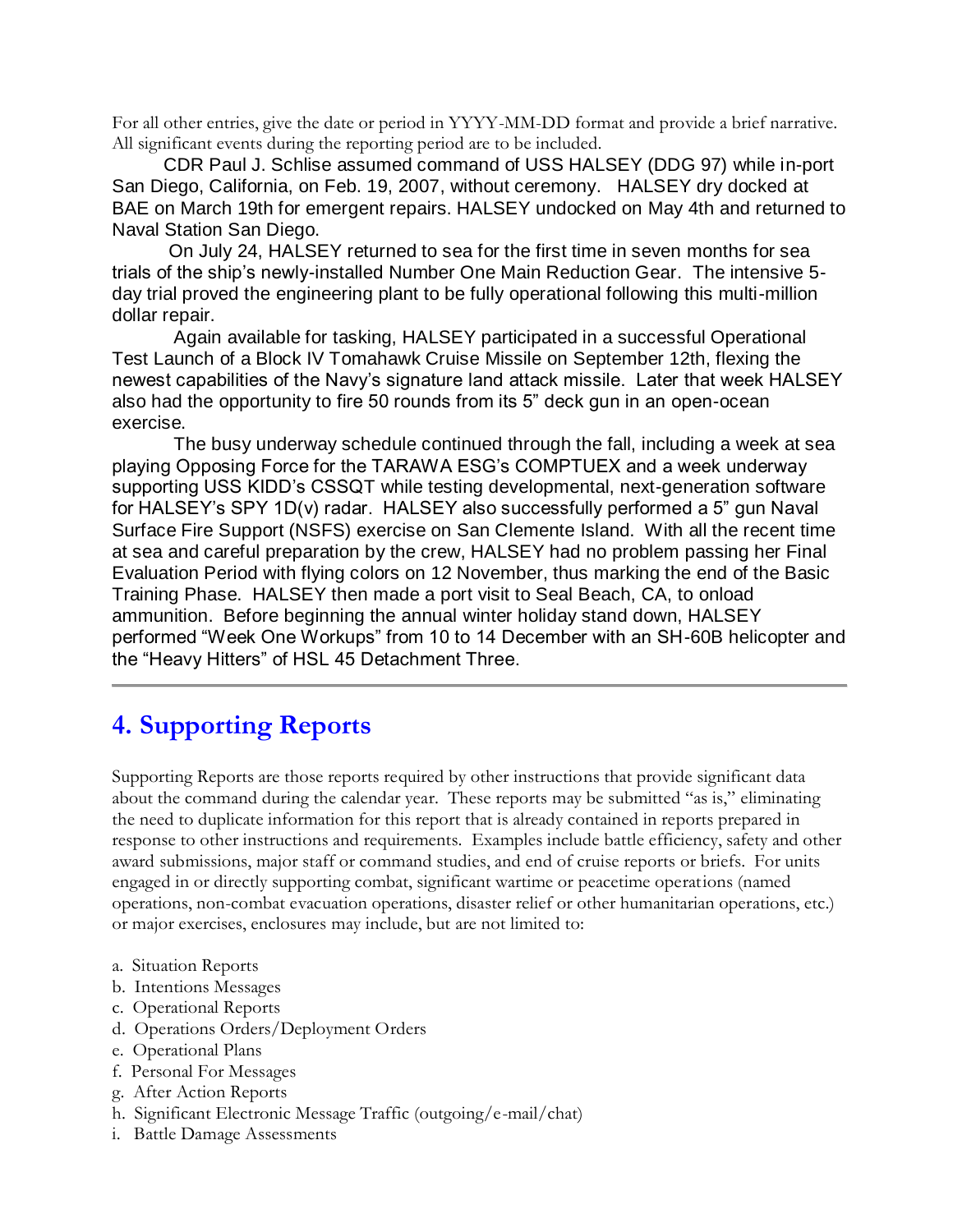- j. Casualty Reports
- k. End-of-Cruse/Deployment Reports
- l. Intelligence Summaries
- m. Major Exercise Reports

List below the items submitted, indicating the classification of each. Electronic reports should be in a Microsoft Office format (Word, Excel, Power Point, or Access), HTML, PDF, JPG, GIF, or plain text. It is unnecessary to convert non-electronic documents to electronic format. Submit electronic reports via e-mail or on CD-ROM as explained at the end of this form. Enclosures that do not exist in electronic format should be listed below and submitted in hardcopy in the same manner as a CD-ROM.

(On CD, under folder "4 Supporting Reports") -Battle Efficiency inputs/letter: -Nomination Packages, all other ship's awards -HALSEY MRG Unit Sitrep 5 JAN 07

### **5. Published Documents**

List below the published documents being submitted in either electronic or paper format, indicating the classification of each item. Documents to be submitted include cruise books, change of command programs, commissioning/decommissioning brochures, establishment/disestablishment/deactivation brochures, copy of command's web site, news releases, biography of commander, welcome aboard brochures, newspaper articles, command studies, statistical data, etc.

Electronic documents should be in a Microsoft Office format (Word, Excel, Power Point, or Access), HTML, PDF, JPG, GIF or plain text. Documents in electronic format are to be submitted via e -mail or on CD-ROM as explained at the end of this form. It is unnecessary to convert non-electronic documents to electronic format. List any enclosures that are not electronic and submit in hardcopy in the same manner as a CD-ROM.

The following are provided on CD in folder "5 Published Documents"

- 1. Welcome Aboard Pamphlet
- 2. Command website is available at www.halsey.navy.mil.
- 3. Biography of Commanding Officer
- 4. "Five Star Chronicle"- HALSEY newsletter Editions 5-
- 5. Press Releases
- 6. "The 21<sup>st</sup> Century Tin Can" article published in "Tin Can Sailor" vol. 31 no. 4

#### **6. Photographs**

List below official photographs and any other command-generated media being submitted in either electronic or paper format. Photographs to be submitted include: official photo of commanding officer; recent photo of ship, aircraft, or facility; and photos of historic events associated with the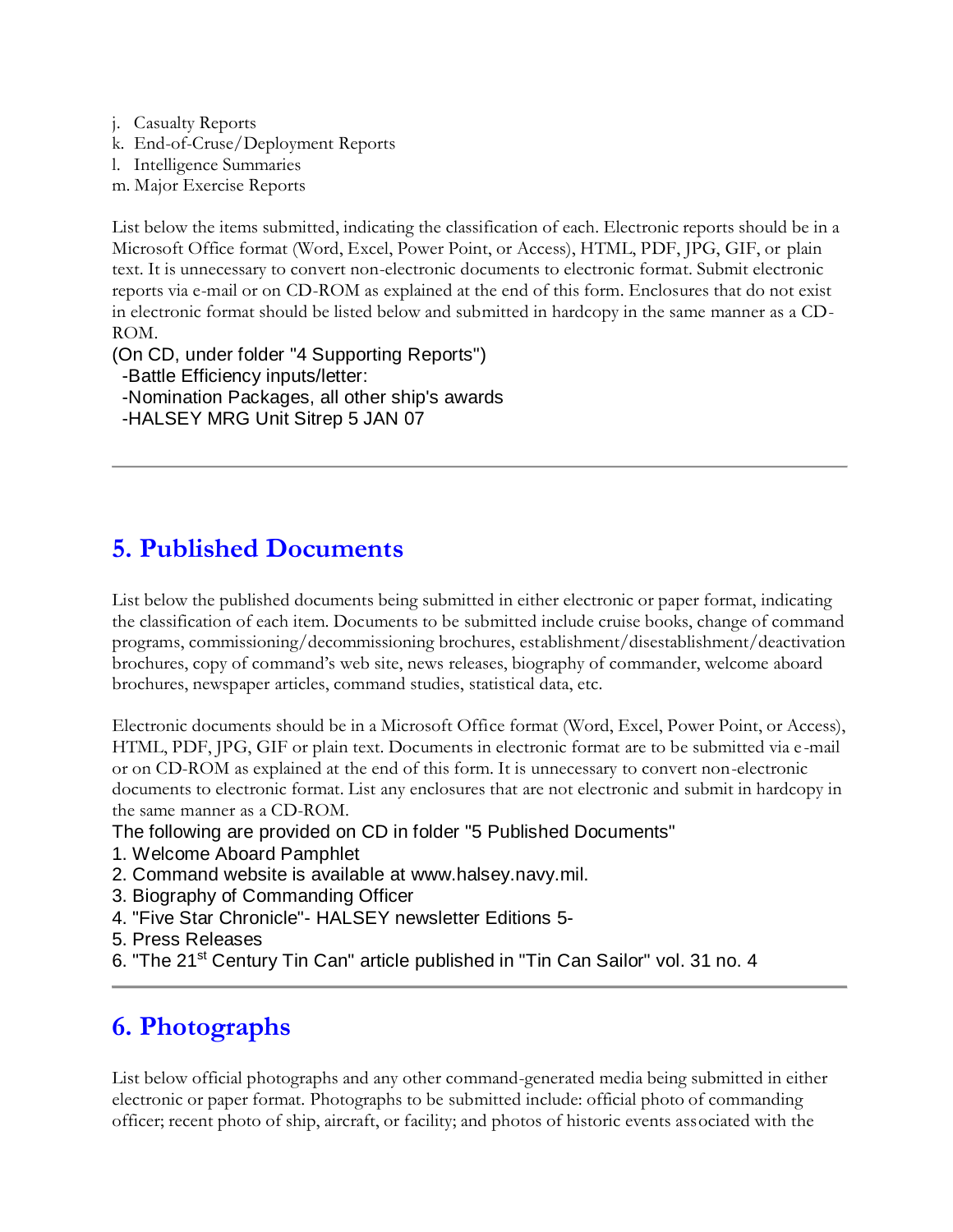command. Photographs submitted electronically should be in JPG, TIFF or GIF format. It is unnecessary to convert non-electronic documents to electronic format. Photographs in electronic format are to be submitted via e-mail or on CD-ROM as explained below. Enclosures that do not exist in electronic format should be listed below and submitted in the same manner as the CD-ROM. Also include any photographs covering operational strikes, battle damage (especially that sustained by own ship, aircraft, facilities or equipment), or other relevant photos relating to combat or deployment operations.

**Pictures are on CD in folder "6 Photos", including photos of: -USS HALSEY -Commanding Officer -HALSEY in drydock -Number 1 MRG (post explosion) -MRG removal -Burial at sea honor guard -Captain's Call -CPO Pinning -Friends and Family Day -Mooring to a buoy -Flight operations -TLAM OTL**

#### **Submit this Command Operations Report as follows:**

Via e-mail, to one of the three e-mail addresses:

All air/aviation commands: aviationhistory@navy.mil All ships: shiphistory@navy.mil All other commands: archives@navy.mil

Place any attachments too large for transmission via e-mail on CD-ROM and send by an approved commercial courier, such as FEDEX or UPS. Check CDs for readability before submission to guard against corruption. Forward paper records included as attachments in the same manner. **Do not forward Command Operations Reports via U.S. mail, as all mail addressed to the Naval Historical Center is irradiated and will result in destruction of discs and damage to paper enclosures.** Address all shipments to:

Naval Historical Center (Attn: Ships History/Aviation History/Operational Archives) \* 805 Kidder Breese Street SE Washington Navy Yard, DC 20374-5060

Submit **Confidential and Secret** Command Operations Reports electronically via SIPR-net e-mail to one of the three e-mail addresses:

All air/aviation commands: aviationhistory@nhc.navy.smil.mil